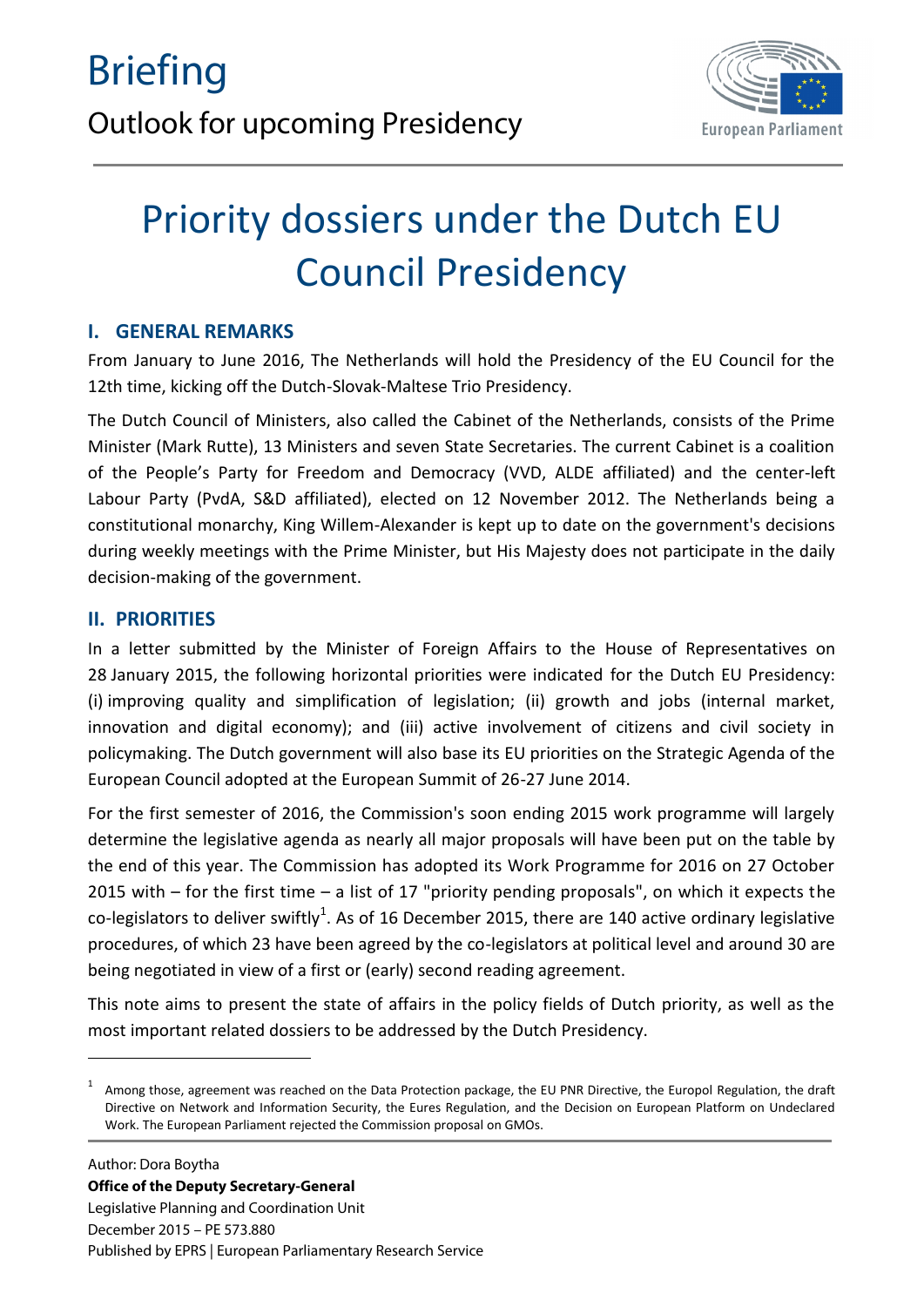# **1. GROWTH AND JOBS**

#### **1.1 Internal Market**

The Juncker Commission's internal market priorities took shape in new policy frameworks such as the Investment Plan for Europe, the Digital Single Market Strategy, the Energy Union, the Capital Markets Union, the Trade for All Communication, the Circular Economy package and the upcoming Labour Mobility package. On 28 October 2015, the European Commission complemented the existing policy frameworks with an overarching Internal Market strategy, focusing on consumers, businesses and innovation. It will be delivering proposals in 2016.

Maritime affairs and transport will be important for the Dutch Presidency. The Netherlands will host an Aviation Summit for the preparation of the 2016 ICAO assembly on 20 and 21 January, which will also address the European aviation strategy recently adopted by the Commission.

The Commission will adopt 16 key actions under the Digital Single Market Strategy by the end of 2016 - Parliament will give its input at the upcoming January plenary session in a joint ITRE/IMCO report (Kallas/Gebhardt report). The first three legislative proposals presented on 9 December 2015 aim for more efficient cross-border digital contract rules and the modernisation of EU copyright rules. Further proposals will include the review of the telecoms regulatory framework, cybersecurity and online platforms. The Dutch Presidency will host a conference on the review of the Audiovisual Media Services Directive.

#### ONGOING MAJOR LEGISLATIVE PROCEDURES

- **Fourth Railway package** the Dutch Presidency will pursue negotiations with the Parliament on the remaining three political dossiers related to public service contract, a Single European railway area and accounts of railway undertakings (Van de Camp, Sassoli and Kyllönen reports), in the hope to reach an early second reading agreement by spring 2016.
- **Air transport**: enforcement of passenger rights (Bach report) Parliament adopted its first reading position in February 2014; the Dutch Presidency may put it on its agenda if a solution can be found for Gibraltar during the Aviation Summit of January.
- **Corporate governance and shareholders' rights** (Cofferati report) proposal on fiscal transparency and country-by-country reporting of multinational accounts; negotiations started with the Council on 27 October.

## **1.2 Protection of citizens**

The Commission presented on 2 December 2015 a proposal for a Directive to improve accessibility to products and services by persons with disabilities. The Labour Mobility Package was also expected to be presented by the end of this year, including legislative proposals to review social security coordination among Member States and the revision of the Posting of Workers Directive, but the Commission has delayed its adoption. The Dutch Presidency views the free movement of goods and services in conjunction with the free movement of workers. It wishes to address occupational health and safety regulations and the revision of the Professional Qualifications Directive. A horizontal priority will be to combat unfair competition in employment, and promote "equal pay for equal work in the same workplace".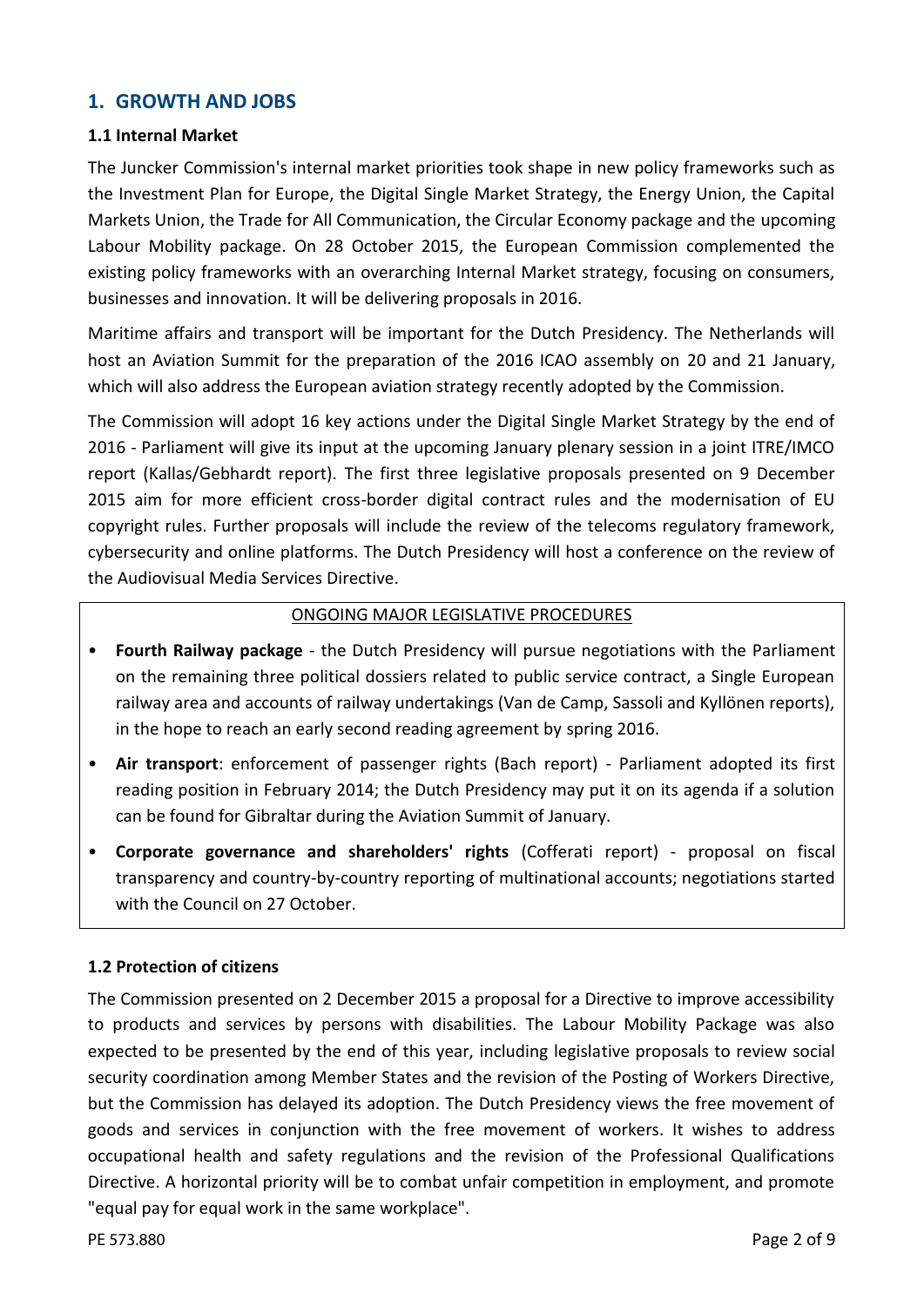The Dutch Presidency will launch the European Urban Agenda and partnerships around specific urban themes involving Member States, cities, the European Commission and other stakeholders. It will organise a joint informal Environment and Transport Council on 14-15 April to address innovative technology and policy for smart and green transport solutions. The efforts to efficiently align EU policies such as innovation and cohesion with urban practices to create more jobs will culminate in the conclusion of the "Pact of Amsterdam".

#### ONGOING MAJOR LEGISLATIVE PROCEDURES

- **Medical Devices** and in vitro diagnostic medical products (Willmott and Liese reports) Dutch Presidency aims to reach an early second reading agreement with Parliament on both files.
- **• Consumer product safety package** market surveillance of products (Pietikainen report) and consumer product safety (Schaldemose report), both files have been awaiting Council´s position since their adoption in Parliament in April 2014, could possibly be addressed by the next Presidency.

# **2. EUROZONE AND EUROPEAN FINANCES**

The Dutch Presidency will put a big emphasis on the review of the European budget and the democratic control and efficiency of the European agencies. It will organise on 28 January 2016 a conference on the MMF-review to prepare the ground for inter-institutional discussions. The mid term review of the EU Multiannual Financial Framework and the System of Own Resources is going to be presented by the Commission at the end of 2016, with Parliament's input to be adopted before the summer. The High Level Working Group on Own Resources (HLGOR) chaired by Mario Monti will organise an inter-parliamentary conference in June 2016 before presenting its final report.

## **2.1 Economic and Monetary Union (EMU)**

In the first stage of the completion of the EMU as outlined in the Five Presidents' report, the European Commission has presented an economic governance package on 21 October 2015, revamping the European Semester. From 2016 onwards, the European Semester will be divided into (i) a European phase from November to February to prepare the endorsement of euro area recommendations by the February European Council, followed by (ii) a national phase from February to June, leading to the adoption of country-specific recommendations by the European Council of March. The European Parliament deplored the fact that the new timetable would not allow it to adopt a timely position on the euro area recommendations, which were presented together with the Annual Growth Survey (AGS) on 18 November 2015. The European Parliamentary Week will take place on 8-12 February 2016 in the European Parliament, and the joint debate on the European Semester is likely to be held in February 2015 as well, ahead of the March European Council.

The October economic governance package also included recommendations to establish National Competitiveness Authorities and a European Fiscal Board, as well as a proposal for a Council Decision on the external representation of the euro area. The European Parliament is asking to oversee the appointment of the members of the Fiscal Board. The Dutch government has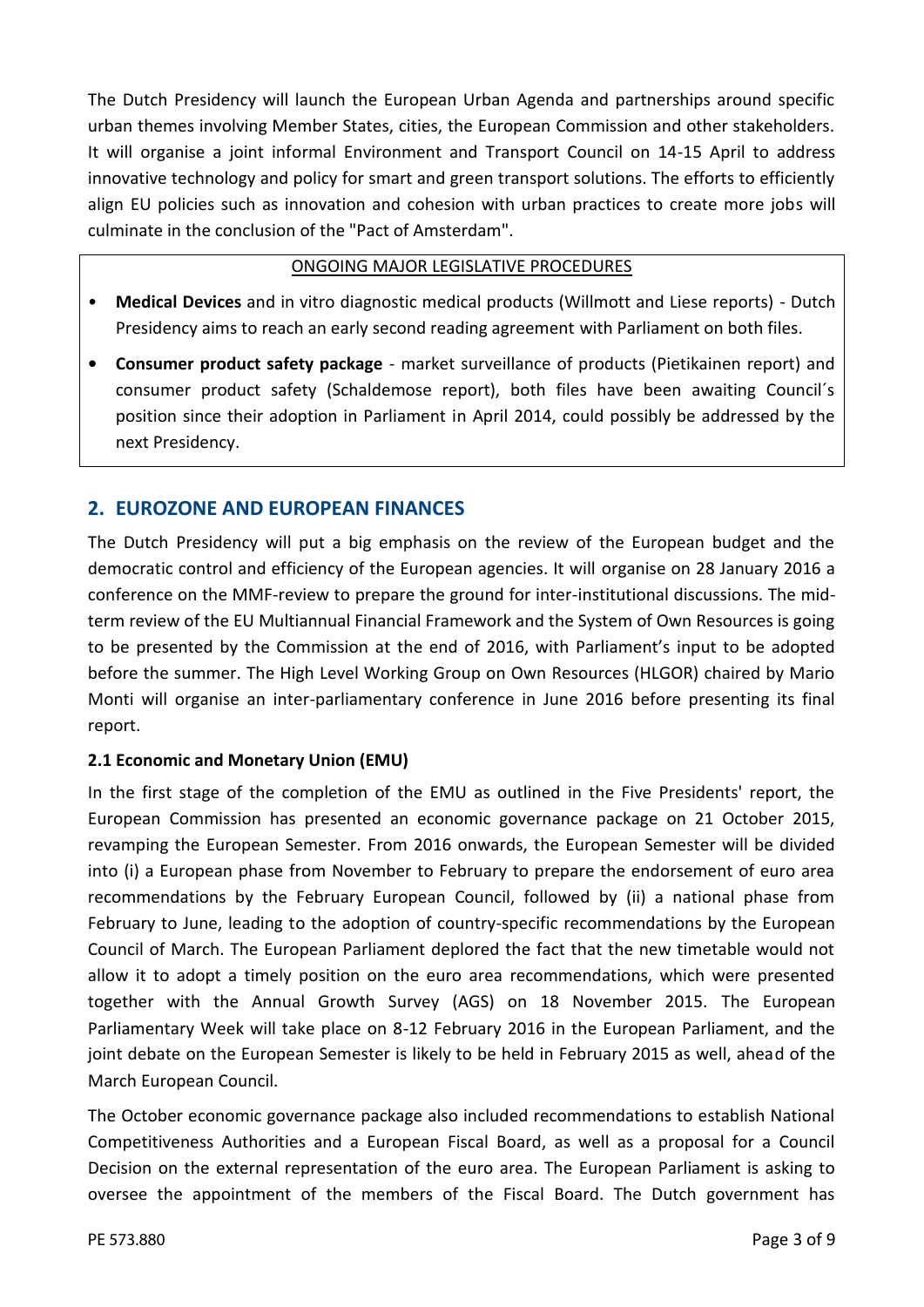expressed its discontent with the single representation of the eurozone, whereas the Parliament considers that the external representative of the euro area has to be democratically accountable. The Five Presidents' report on the EMU also provides for the conclusion of an inter-institutional agreement between the European Parliament, the Commission, the Ecofin Council and the Eurogroup, which could be negotiated under the Dutch Presidency.

In view of completing the Financial Union within the EMU, a legislative proposal establishing a European Deposit Insurance Scheme was tabled on 24 November 2015. The new European insurance mechanism for the national banking deposit guarantee schemes will be the third pillar of the Banking Union, which is currently based on the 'supervision' and 'resolution' pillars.

#### ONGOING MAJOR LEGISLATIVE PROCEDURES

- **Bank structural measures (BSR) improving the resilience of EU credit institutions** (Hökmark report) - Council approved a general approach, whereas Parliament's ECON committee is still trying to gather a political majority behind a compromise.
- **Money Market Funds** (Neena Gill report) Parliament adopted its negotiating mandate on 26 May 2015 and it is waiting for the Council to start negotiations.

# **2.2 Capital Markets Union (CMU)**

Commissioner Hill presented on 30 September 2015 an Action Plan for building a European Capital Market Union for the free movement of capitals in the EU. The strategy is a key pillar of President Juncker's Investment Plan for Europe and an important part of the completion of the European Economic and Monetary Union. It aims at facilitating bottom-up financing, unlocking liquidity and venture capital for the cross-border financing of SMEs, while ensuring financial stability in the banking sector.

## ONGOING MAJOR LEGISLATIVE PROCEDURES

- **EU Securitisation Framework** (rapporteur not yet appointed) one of the first legislative proposals presented by the Commission under the CMU; it introduces a regulatory framework for simple, transparent and standardised (STS) securitisations and revision of the capital calibrations for banks.
- **Prudential requirements for credit institutions and investment firms** (rapporteur not yet appointed) - proposal to adjust prudential (Solvency II) requirements for insurers' investments in infrastructure projects and European Long Term Investment Funds.

## **2.3 Tax policy**

Concerning taxation, Parliament has set up a special parliamentary committee to look into EU Member States' "tax rulings and other measures similar in nature or effect" and make recommendations for the future. The report of the TAXE committee was adopted by plenary in November and at the request of the coordinators of the special committee, a TAXE II committee was given a mandate by plenary in December for a six-month term. The Presidency will prioritise action against tax evasion and tax avoidance and the conversion of OECD's Base Erosion and Profit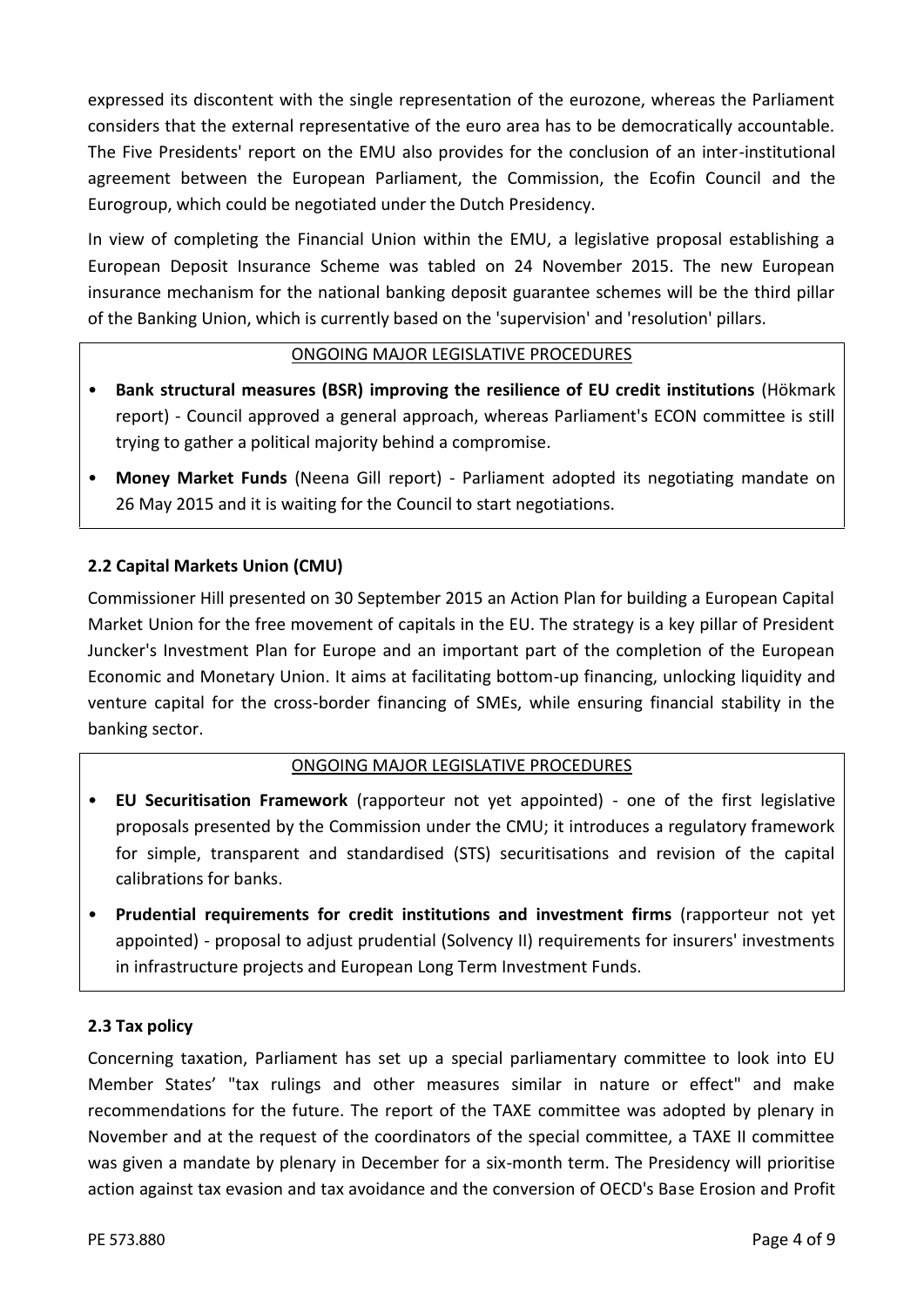Shifting (BEPS) measures into EU law will take place in the first half of 2016, based on the Commission's upcoming Corporate Tax package.

# **3. MIGRATION, SECURITY AND JUSTICE**

#### **3.1 Migration**

According to recent figures from UNHCR, 1.065.184 asylum applications were submitted in the 28 EU Member States between January and November 2015, mainly from Syria, Afghanistan and Iraq. The increasing number of asylum applications, irregular border crossings and the unilateral responses given by Member States to the flow of refugees triggered proposals on a permanent relocation scheme and a common European list of safe countries of origin. The Commission also presented an EU Action Plan and a common Return Handbook to improve the return policies of Member States. On 15 December 2015 the Commission adopted a Border Management package to reinforce the mandate of Frontex, including a proposal for a European Border and Coast Guard, a draft Regulation on European travel documents for the return of illegally staying third country nationals and a draft Regulation on the reinforcement of checks against relevant databases at external borders.

The Dutch Presidency's migration policy priority is to improve the initial reception of refugees in Europe with a fair burden sharing, and to secure safe resettlement conditions with third countries. To address the causes of migration, the Dutch Presidency wishes to contribute to the strategic review of the Common Foreign and Security Policy of the EU, and the new Global Strategy on Foreign and Security Policy, to be presented to the European Council of 23-24 June 2016.

#### ONGOING MAJOR LEGISLATIVE PROCEDURES

- **Crisis relocation mechanism** (Kirkhope report) Establishing criteria determining the Member State responsible for examining an application for international protection lodged in one of the Member States by a third country national or a stateless person.
- **EU list of safe countries of origin** (Guillaume report) For the purposes of common procedures for granting and withdrawing international protection.

#### **3.2 Security and Justice**

To overcome the vacuum in the protection of personal data left by the decision of the ECJ invalidating the safe harbour agreement, the European Commission is renegotiating a framework for the transfer of EU citizens´ data to US companies, which could come to fruition by January 2016. Meanwhile, enhanced European data protection rules were agreed by the co-legislators (Albrecht and Lauristin reports). The Directive on an EU PNR will be endorsed by Parliament in early 2016.

Following the terrorist attacks in Paris on 13 November, the Commission presented on 18 November a draft Directive to improve the control of the acquisition and possession of weapons, and an implementing Regulation to establish common guidelines on firearm deactivation standards. On 2 December, it was followed-up by a draft Directive on combating terrorism, establishing minimum rules on the definition of criminal offences and sanctions, as well as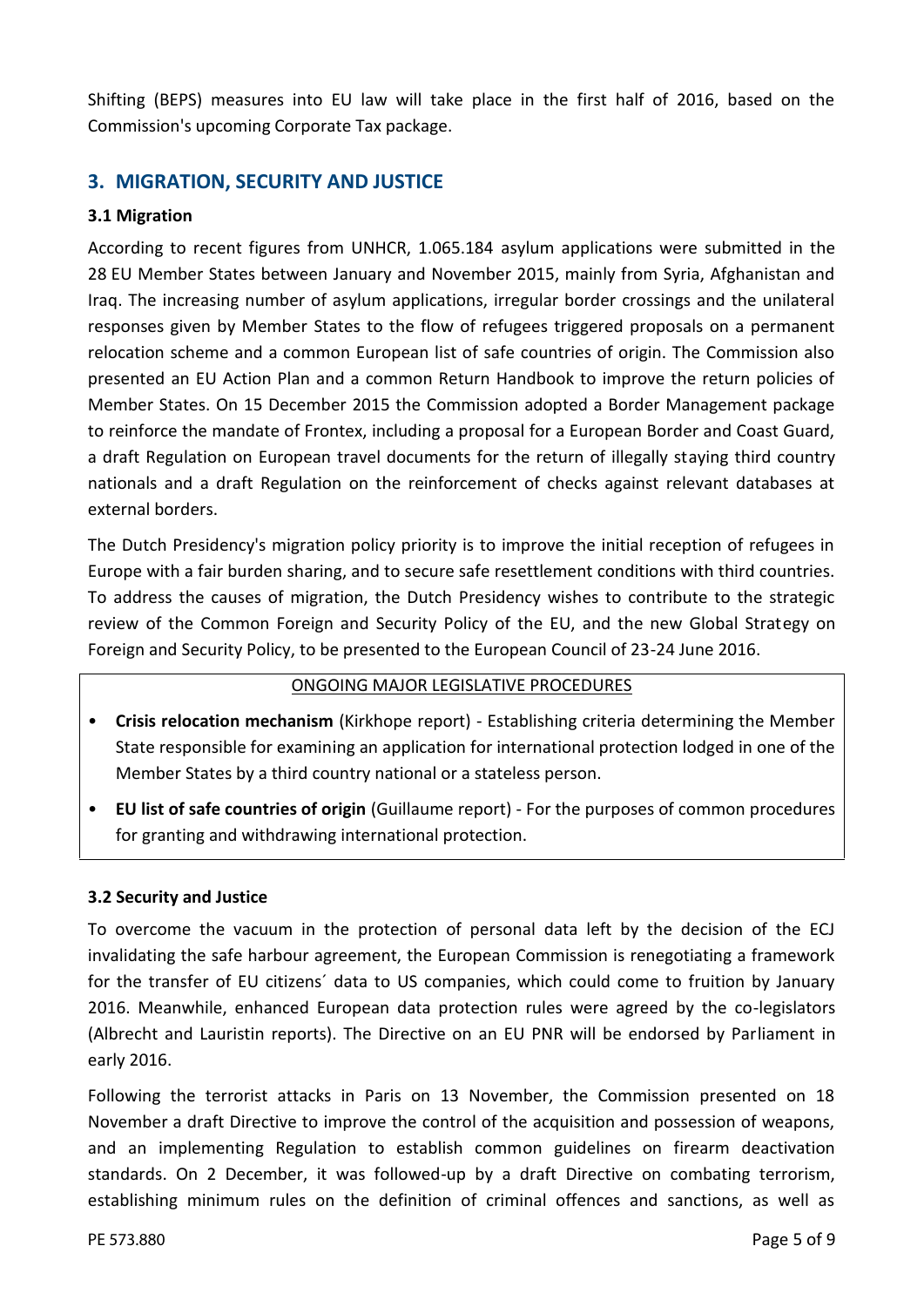protection and assistance to victims of terrorism. The Presidency will pursue an integral approach to the migration crisis, terrorism, cyber security and human trafficking, and an administrative approach to crime and financial investigations. The Dutch government wishes to share its knowledge to develop a European Strategic Framework for Security Sector Reform (SSR) by mid- 2016. It also wishes to improve the existing instruments such as the Schengen Information System to trace missing persons.

#### ONGOING MAJOR LEGISLATIVE PROCEDURES

- **European Public Prosecutor's Office** (Macovei report) Parliament adopted an interim report but has not yet given its consent and Council has only reached an agreement on certain articles of the proposed Regulation.
- **Criminal proceedings package** the procedural safeguards for children (Chinnici report) will be adopted in plenary in March as agreed with the Council and negotiations are ongoing on the provisional legal aid for suspects or accused persons deprived of liberty and legal aid in European arrest warrant proceedings (De Jong report)

## **3.4 Human rights, fundamental rights and rule of law**

The first priority of the Dutch Presidency in this field will be to implement the EU Action Plan for Human Rights and Democracy 2015-2019 and combat child labour. Gender will play a crucial role in conflict analysis and the Presidency wishes to implement the Resolution 1325 of the UN Security Council on women, peace and security. The Dutch government wishes to continue the dialogue on strengthening the rule of law and fundamental rights within the Member States. To that end, the Presidency will organise a seminar on fundamental rights and rule of law in Strasbourg. Parliament's LIBE committee is preparing a legislative initiative report on the establishment of an EU mechanism on democracy, the rule of law and fundamental rights which would serve to contribute to the development of a future proposal from the Commission on such a mechanism.

# **4. ENERGY UNION AND CLIMATE CHANGE**

Commission Vice-President Šefčovič has been on a European Tour from May to October promoting the EU's new Energy Union strategy. He presented recommendations on how national policies could contribute to a coherent European energy policy. His findings fed into a State of the Energy Union report presented on 18 November 2015, which from now on will be adopted on a yearly basis. For the Dutch Presidency, regional energy cooperation remains the main step towards market integration and security of supply.

On 15 July 2015, the Commission adopted the first legislative proposals under the Energy Union strategy, including the revision of the Energy Efficiency Labelling Directive and a proposal to reform the EU Emissions Trading System (ETS). This proposal will determine the future use of the stability reserve set up last October and provides for an innovation fund worth 50 million quotas. In early 2016, the Commission will present most of the remaining part of the Energy Union Roadmap.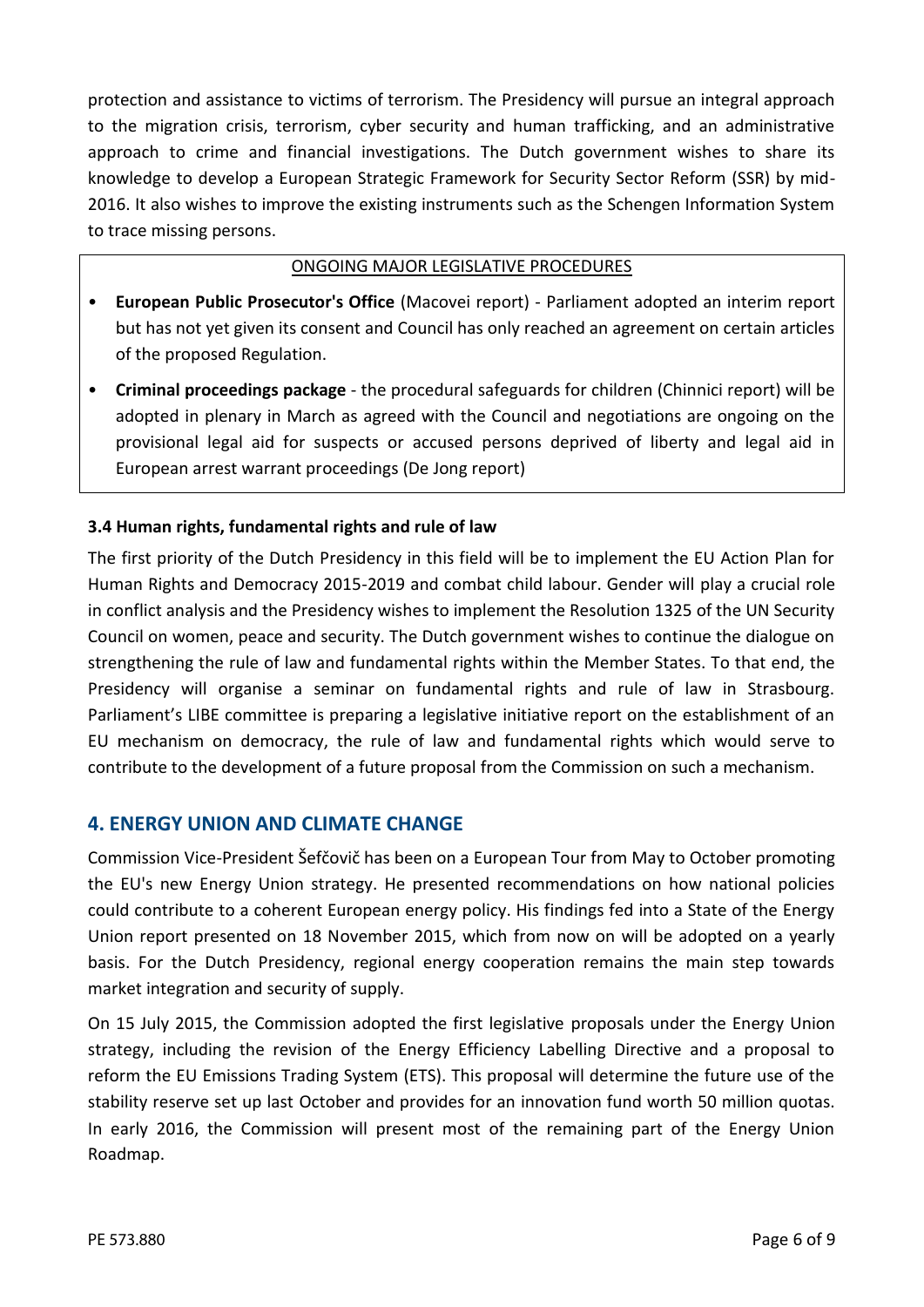The agreement reached at the Conference of the Parties (COP21) to the UN Framework Convention on Climate Change (UNFCCC) set the target for 194 countries to keep global warming "well below" 2C°, without being legally binding. To meet the EU commitments under the Paris Agreement, the Commission will present legislative proposals implementing the energy and climate framework for 2020-2030, namely on non-ETS sectors, measures leading to the creation of a single European transport area, a 15% electricity interconnection target by 2030 and proposals in the field of energy security, renewables and energy efficiency. Parliament's ITRE committee will also be looking into the review of the Renewable Energy Directive and the implementation of the Energy Efficiency Directive.

#### ONGOING MAJOR LEGISLATIVE PROCEDURES

- **EU ETS reform** (Duncan report) Proposal for a Directive to enhance cost-effective emission reductions and low-carbon investments; the Dutch wish to make progress on this file.
- **Revision of the Energy Efficiency Labelling Directive** (Tamburrano report) reinstating a single A to G label scale to help consumers distinguish the most efficient products; preparatory phase in ITRE, whereas Council reached a general approach on 26 November.
- **Reduction of national emissions of certain atmospheric pollutants -NEC Directive** (Girling report) - partial vote by Parliament in October 2015, to be addressed by the Dutch Presidency.
- **Reduction of pollutant emissions from road vehicles** (Dess report) first reading negotiations started in October 2015 and will continue under the Dutch Presidency.
- **Waste management** the Commission presented four proposals under the Circular Economy action plan on 2 December 2015, including long-term targets to reduce landfilling and to increase preparation for reuse and recycling of key waste streams such as municipal waste and packaging waste; the proposals are in preparatory phase at the Parliament's ENVI committee, and will be a major issue for the Dutch Presidency.

## **5. EXTERNAL RELATIONS**

#### **5.1 Neighbourhood Policy and Enlargement**

The European Commission presented its Neighbourhood Policy Review on 18 November, which will serve as the basis for discussions with partner countries during 2016.

The EU and Ukraine signed the Deep and Comprehensive Free Trade Agreement (DCFTA) on 27 June 2014 as part of their broader Association Agreement (AA). Some parts of the AA have already been provisionally applied, but the AA will enter into force once all the outstanding Member States, that is Belgium, Cyprus, the Czech Republic, Greece, Italy and The Netherlands have ratified it. An advisory referendum on the ratification is to be held in April 2016 in The Netherlands, based on a citizens' initiative supported by 427,000 people. The Dutch parliament had already backed the AA, but campaigners fear that it could be a step towards EU membership.

Turkey and the EU agreed on a Joint Action Plan on 15 October 2015 to step up their cooperation on migration flows from Syria, and other issues such as the enlargement process, strengthening customs union, and visa liberalisation. On 29 November 2015, Heads of State and Government of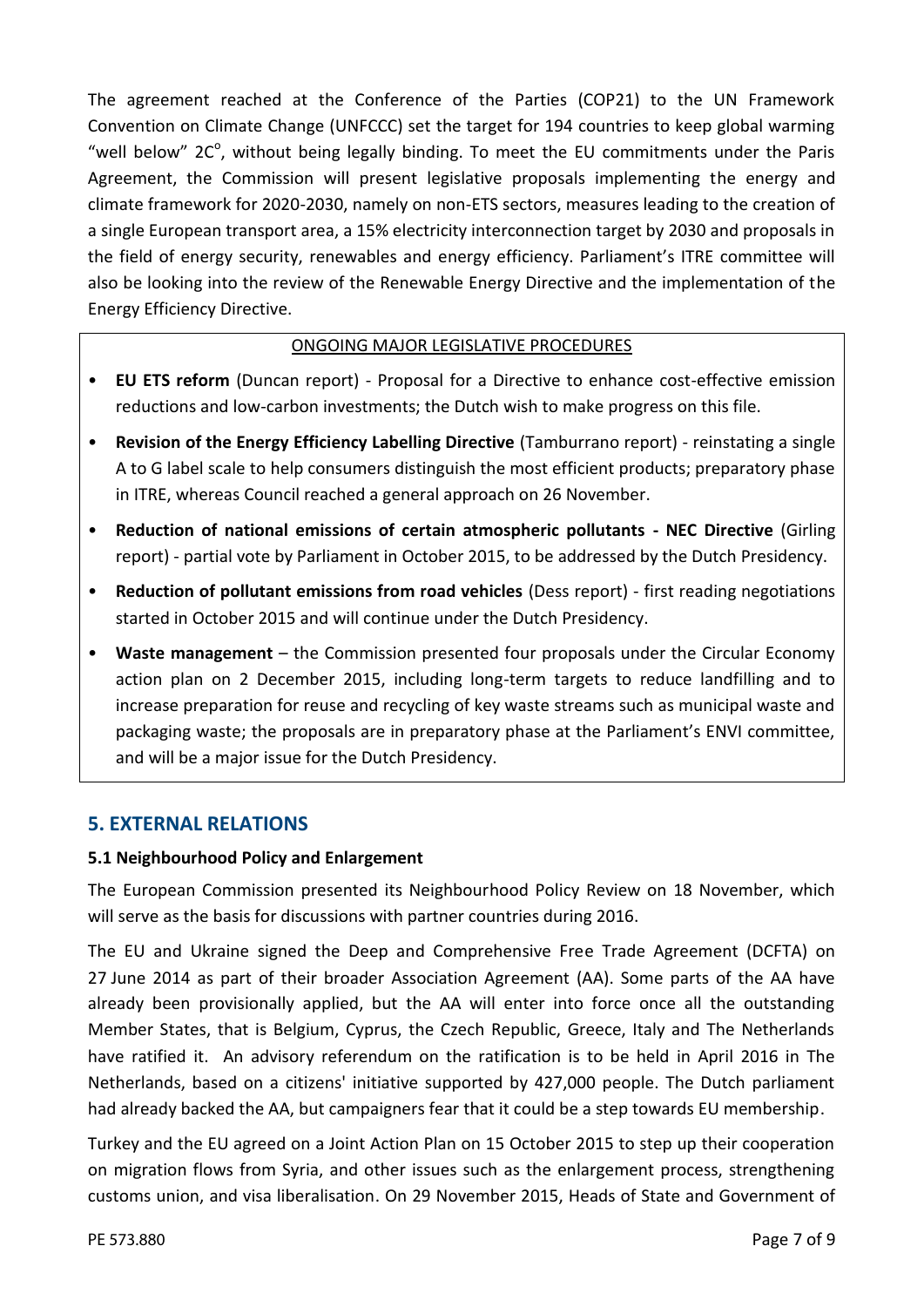the EU and Turkey agreed to hold an EU-Turkey Summit twice per year, to explore the potential of EU-Turkey relations, especially regarding foreign and security policy.

# **5.2 Trade**

Ongoing major trade negotiations include the TTIP negotiations, to which the European Parliament adopted its recommendations on the 8 July 2015. The Commission has recently completed the 11th round of negotiations, making strong progress on Market access and the Rules chapters, however progress on regulatory cooperation remains slow. The proposal for a decision to sign and conclude a free trade agreement with Canada (CETA) will be adopted by the Commission during the 2nd quarter of 2016. EU-Japan free trade talks will be accelerated, in view of reaching an agreement during the Dutch Presidency. The Presidency will also follow-up to the 10th Ministerial Conference of the WTO held in December in Nairobi and shape the aid and trade agenda at EU level.

#### ONGOING MAJOR LEGISLATIVE PROCEDURES

- **Conflict minerals** (Winkler report) Proposal to establish a system of self-certification for importers of tin, tantalum and gold originating in conflict-affected and high-risk areas; INTA adopted a negotiating mandate on 14 July 2015, and Council is expected to adopt its position.
- **Trade in torture instruments** (Schaake report) negotiations started on 10 December 2015 and the Dutch Presidency will aim to conclude talks.

## **5.3 Defence policy**

The Dutch Presidency calls for the strengthening of Common Security and Defence Policy (CSDP) cooperation at EU and inter-parliamentary level, embedded in the new Global Strategy on Foreign and Security Policy. It wishes to give defence cooperation a binding character. The Dutch Presidency also wants to strengthen cooperation with NATO on the approach to address hybrid threats, such as in the conflict in Ukraine, where conventional (weapons) and unconventional (cyber) tactics are both used. They consider the European defence market and industry a key condition for a strong CSDP.

## **6. INSTITUTIONAL REFORMS**

The Dutch Presidency will coincide with the British campaign for EU reforms ahead of a UK referendum on EU membership to be held in 2016 - date to be determined. Prime Minister Cameron presented on 10 November 2015 the UK's specific demands related to Economic Governance, Competitiveness, Sovereignty and Immigration, which will be addressed by the European Council of 17-18 December 2015. The letter quotes the Dutch motto: "Europe where necessary, national where possible". The UK is the Netherlands' second biggest trading partner, and the Dutch government would be very much against a British exit from the EU.

The Dutch institutional priorities include the reform of the EU budget, red cards for national parliaments and enhanced transparency. The Netherlands will start a dialogue within the General Affairs Council on better governance, in the framework of article 197 TFEU on administrative cooperation. It will continue negotiations with AFCO on the legislative initiative for a Regulation on